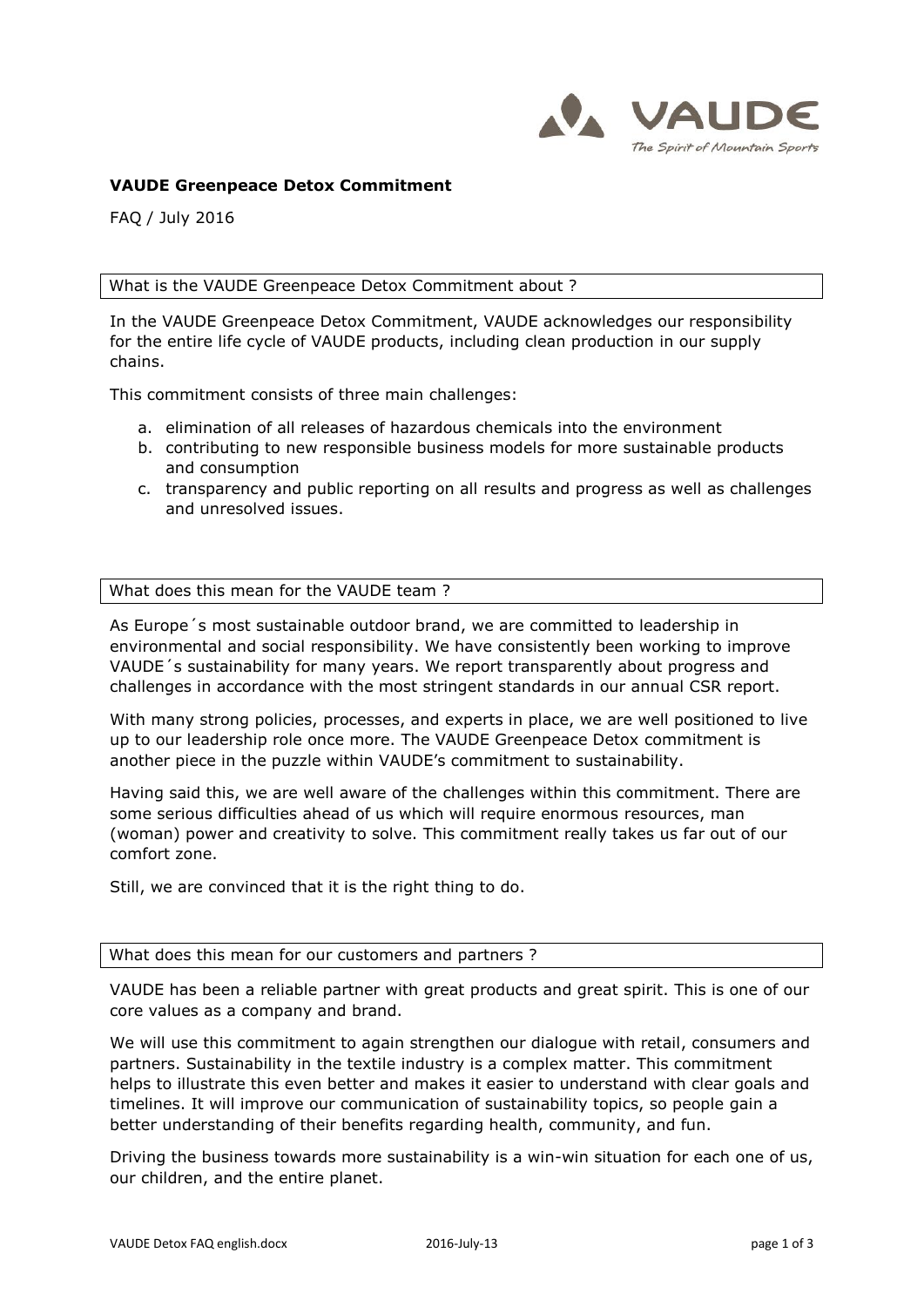# What does VAUDE commit to ?

We commit to a VAUDE specific action plan. This involves:

- full supply chain transparency (material suppliers and manufacturers)
- a stringent manufacturing restricted substance list (MRSL) which regulates strict limits or usage bans of critical substances within the entire production process as well as finished goods
- substituting hazardous chemicals in our supply chain in accordance with the precautionary principle and a hazards based approach (including PFC)
- testing all discharge of hazardous chemicals based on this MRSL and publishing these test results
- close cooperation with suppliers and industry leaders, as well as training, capacity building and auditing of supply chain partners

Also, we commit to contributing to systemic change towards more sustainable design and living by acknowledging our extended producer responsibility. This involves:

- promoting circular design and product development to slow and close the production loop
- analyzing the economic value of pre-consumer waste
- implementing systems for the re-collection of used VAUDE products
- initiating new ownership programs, such as  $2<sup>nd</sup>$  use, renting, or upcycling
- publishing use, care and repair guides for end consumers to prolong products' use phase
- raising public awareness

## What happens if we don´t comply with this commitment ?

We have been in friendly dialogue with Greenpeace since 2012 when they first asked us to sign the Detox commitment.

After many hours of discussion and negotiation, we believe that Greenpeace has understood VAUDE and how serious we are about sustainability.

If for any reason we are not able to comply with the VAUDE Greenpeace Detox commitment, we will explain why to the public, trying to give a roadmap as to how we will manage to solve the problem.

We trust that Greenpeace will not damage VAUDE's or any of our partners' reputations as long as we really give our best to "Detox". Sustainability is a team sport, and we are all in this together.

## How will we manage the new MRSL ?

The MRSL we are committing to is a real challenge as it covers usage bans and extremely strict limits for many substances in incoming water, waste water, sludge and finished articles.

We realize that testing based on this MRSL, interpreting the results, and deciding on what measures to take for improvement is a huge task. It will need strong partnership and trustful cooperation with each supplier, expert knowledge, and financial resources.